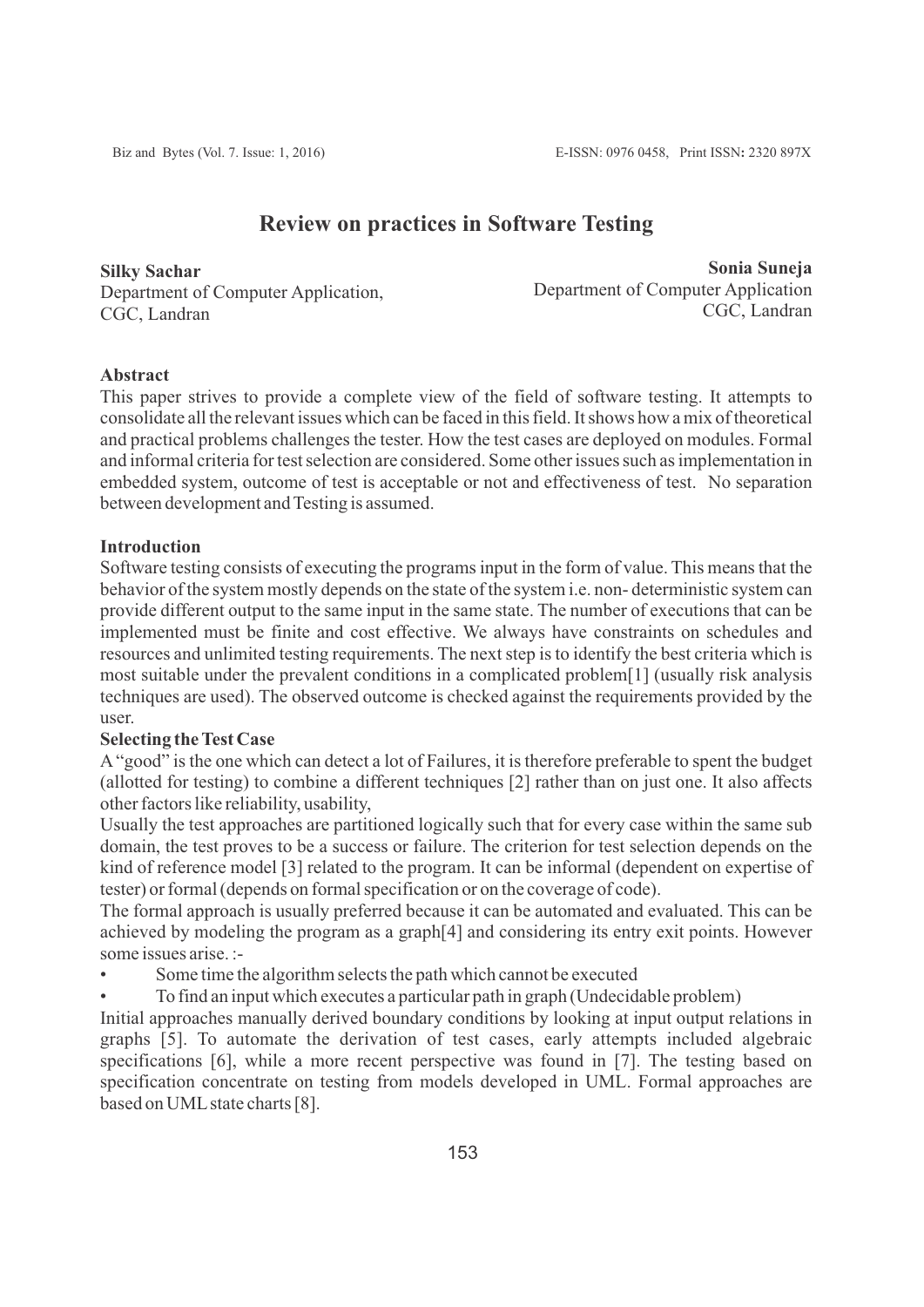## **Some other issues**

There are some issues other than the selecting the test case which are very well known to the practitioner.

• The capability to implement the test in tight environment provided in embedded system

• To decide if the outcome of the test is acceptable or not. In case it is not then we need to evaluate the result of failure and eliminating its root cause.

• To find the effectiveness measures of the test to judge if the testing is sufficient.

## **Executing The Test**

Once the test cases are derived ,we need to execute them. If the test cases were derived from code, then we can easily find out the inputs from entry exit points in gra**ph.** If the test cases were derived from specification then test cases depend on abstraction of specification.

Another important requirement is to bring the system in state in which test can be launched. Every test thus performed is supposed to leave the system in the same state [9]. To integrate test large complex systems, its required to define the tests as complete Input/output sequence. When testing results in failure then all the conditions need to be re-played, which can be synchronization of events or accessing the memory?

## **Evaluating the outcome**

Testing is meaningful if the result can be evaluated accurately. The difficulties associated with it are referred in [10]. In case of less number of test cases which can be manually derived, the tester can inspect the conditions that cause the test to pass or fail and code them upon the test driver used. In case the number of test cases exceeds the number which can he handled manually then this process is automated.

In case of regression testing where we need to compare the result of the test with the previous version executions, the tester(mechanical agent) needs to be derived from specification of expected behavior. That is, if we are automating the derivation of test cases, we can derive only necessary conditions for correctness.

## **Test Result Analysis**

A test can be considered effective if the number of faults and errors are counted. If this number is high it implies that test was useful. Abetter approach here is to take the executed tests as sample of behavior of program, and make a prediction of what the future outcomes would be. This marks the base for reliability.

#### **Software Reliability**

Reliability is the measure of probability that a software will execute successfully in a given amount of time [11]. Reliability growth models are used after debugging is done, to ensure that once the program has been tested and failures have been determined then they need to be corrected and again submitted for testing until the desired reliability level is reached. Usually the reliability increases after software is repaired. It adopts statistical measures. If a set "s" of test cases is executed, "f" is the number of inputs that have failed, then reliability can be given by :  $R=1-f/s$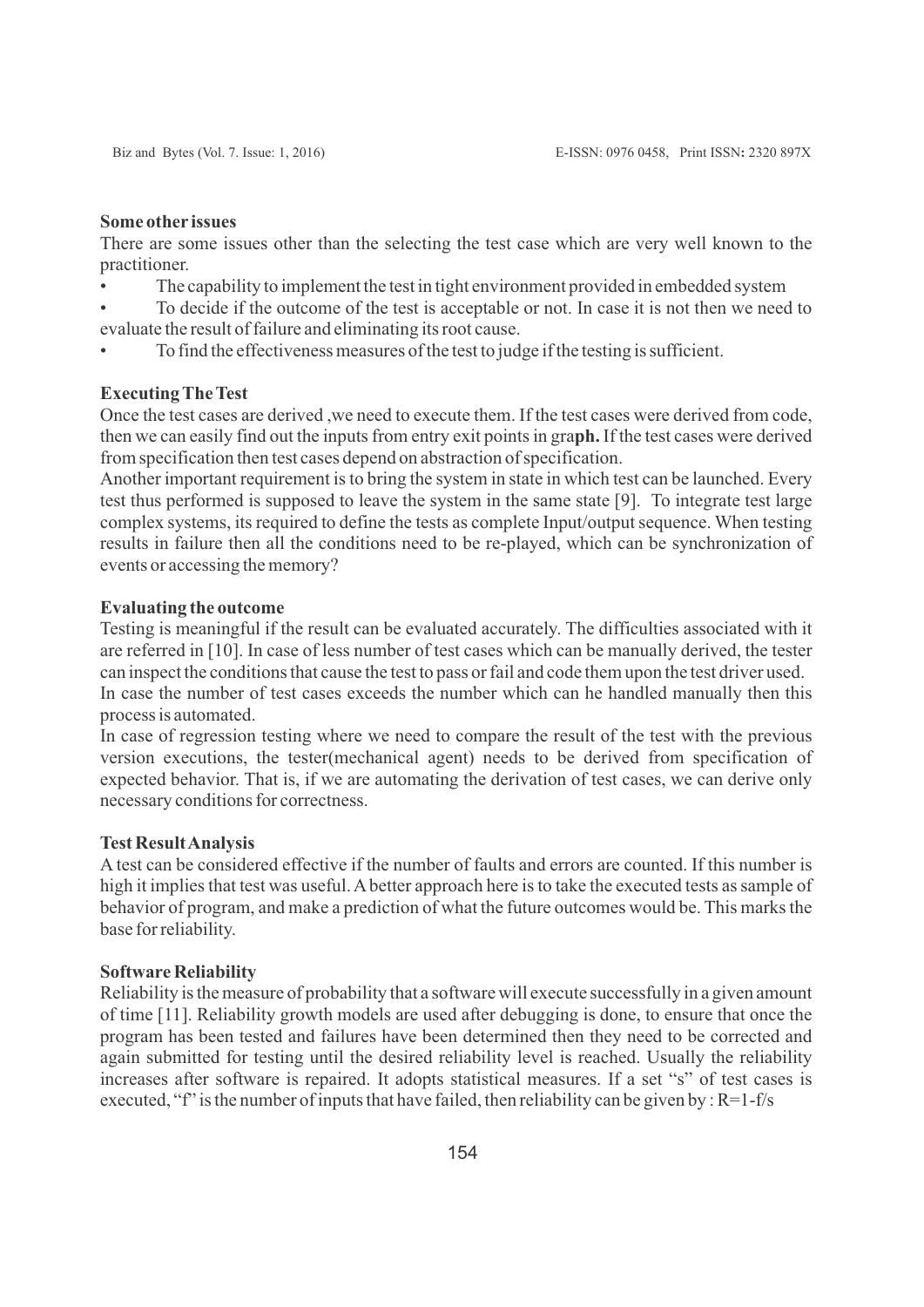#### **Treating Development and Testing as a single unit**

Despite of all the issues, the main challenge is to integrate testing and development. Hereby development and testing becomes two pass of a single unit. The main reason of considering testing as a second class activity is the separation between development and testing. Although testing is important but one can skip it in emergency.

Recent research in development and testing field has almost no interaction. But now an initiative have been taken by Europe researchers in Testnet Network[12] which takes both as a single unit. UMLis also an example which was used only for modeling now also facilitating advance testing.

## **Design Specification forTesting**

Ease to test a program and more effectiveness are features of testing which enhance its usefulness. Agood test method tests the entire program e.g. Branch coverage.[13]

#### **Phases of Testing**

While testing a large system, testing is performed in steps. Asubsystem is tested in each step. And then integration testing is performed while combining these subsystems in a consolidated system in incremental order. For a subsystem we can take different test cases depending upon the subsystem under consideration.

Recently specification and design based testing has been performed. Several authors gave emphasis on the use of architectural model  $[14,15]$  to derive testing. It not only derives test cases but also decomposes a system in subsystems and performs an Integration based testing. In the end, most practical testing i.e. Regression testing in which a set of already passed tests are again executed to find out that no new error have been introduced.

## **Testing a module based Development**

In traditional engineering domain the latest paradigm for development is module based i.e. merging separately developed simple modules to built a complex large system. It is easy to test a module rather than a complex large system. Hence module based testing makes the evaluation easy.

While working with module based approach a new issue arises i.e. before testing understandability of what a modules really does? It is client capability to validate a module results.

### **Conclusion**

It was general overview of facilitating the deployment of testing of modules. The problem of testing large system is eliminated by testing its subsystems at initial level. And considering development and testing as a single unit. Although testing is automated now but tester's expertise is also important for this challenging task. Some future research perspective is provided in [16].